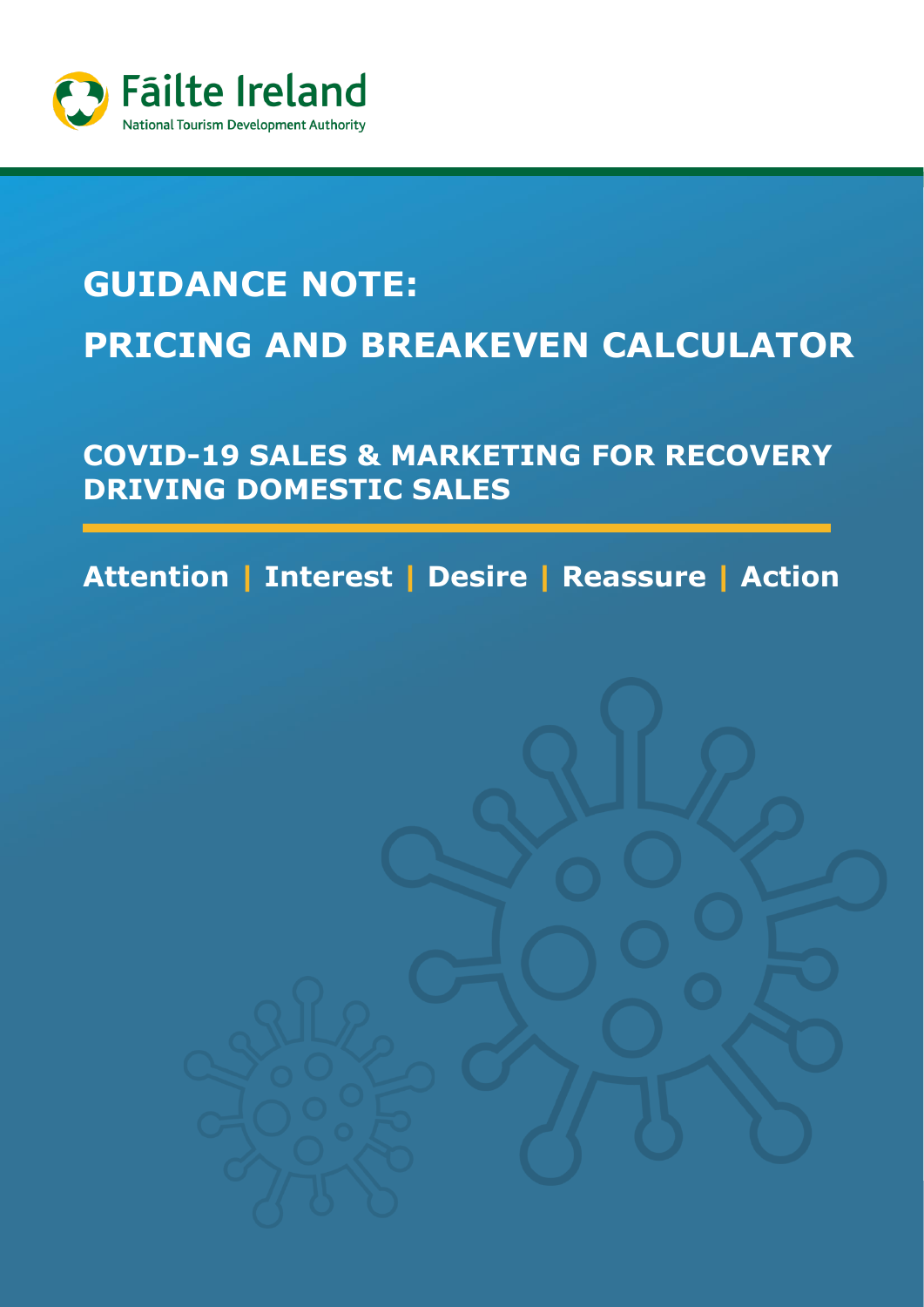

## **INTRODUCTION**

This Guidance Note is a supporting document to the Fáilte Ireland Pricing and Breakeven Calculator

It will help you to use the calculator and includes guidance on:

- Populating the calculator
- Determining cost inputs
- What the calculator tells you

**[I](#page-2-0)**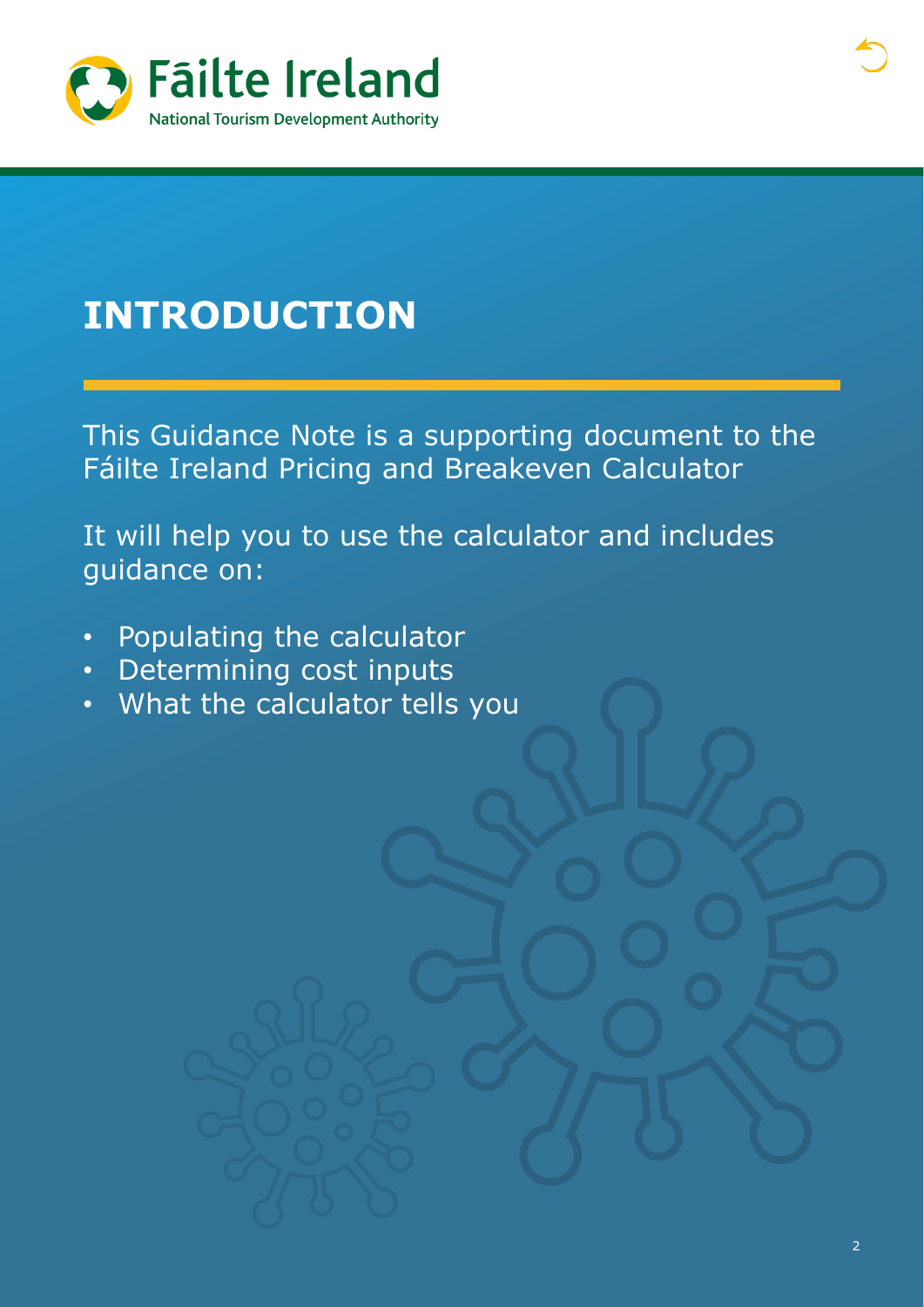<span id="page-2-0"></span>

## **Overview**

This pricing and breakeven calculator tells you the minimum level of sales you will need to breakeven. It shows your ticket price, the associated variable costs, fixed costs and contribution margin and breakeven point.

This calculator allows you to change your price and volume to help understand the relationship with pricing and volume in relation to profitability.

### **Using the Pricing and Breakeven Calculator**

There are 3 tabs in the Calculator:

- **Pricing and Breakeven Calculator** this is the calculator
- **Cost Calculations** this is for the business to work out their costs if they don't know them. This is not linked to the pricing and breakeven calculator tab.
- **Example** this is a combination of the above 2 tabs and is for illustrative purposes to show an example.

In each of the tabs complete the **orange cells** only.

#### **Pricing and Breakeven Calculator**

There are two columns (Option 1 and Comparison). This will allow you to directly compare two scenarios. This is particularly useful if you are working out the size of a group and different pricing options. This will be especially relevant when you are looking to determine what level of sales/or tickets/customers you need to breakeven. Questions:

- *1. How many are in the Group?* Insert the number of people in the group.
- *2. What is the ticket price?* Insert the ticket price including VAT.
- *3. Insert the correct VAT Rate for the ticket:* Insert the VAT rate e.g. reduced rate; or standard rate if applicable. Current VAT rates are shown on Rows 38 and 39.
- *4. Insert an Add-On (per ticket)*: These are inclusions that you may add to the ticket. For example, a beverage, upgraded beverage, gift, memento, etc.
- *5. Insert the correct VAT Rate for the Add-On*: i.e. the applicable rate: reduced or standard rate
- *6. Insert a second Add-On (per ticket)*: This would be for a second inclusion such as beverage, upgraded beverage, extra time, gift, memento, etc.
- *7. Insert the correct VAT Rate for the second Add-On*: The applicable rate: reduced or standard rate

**I**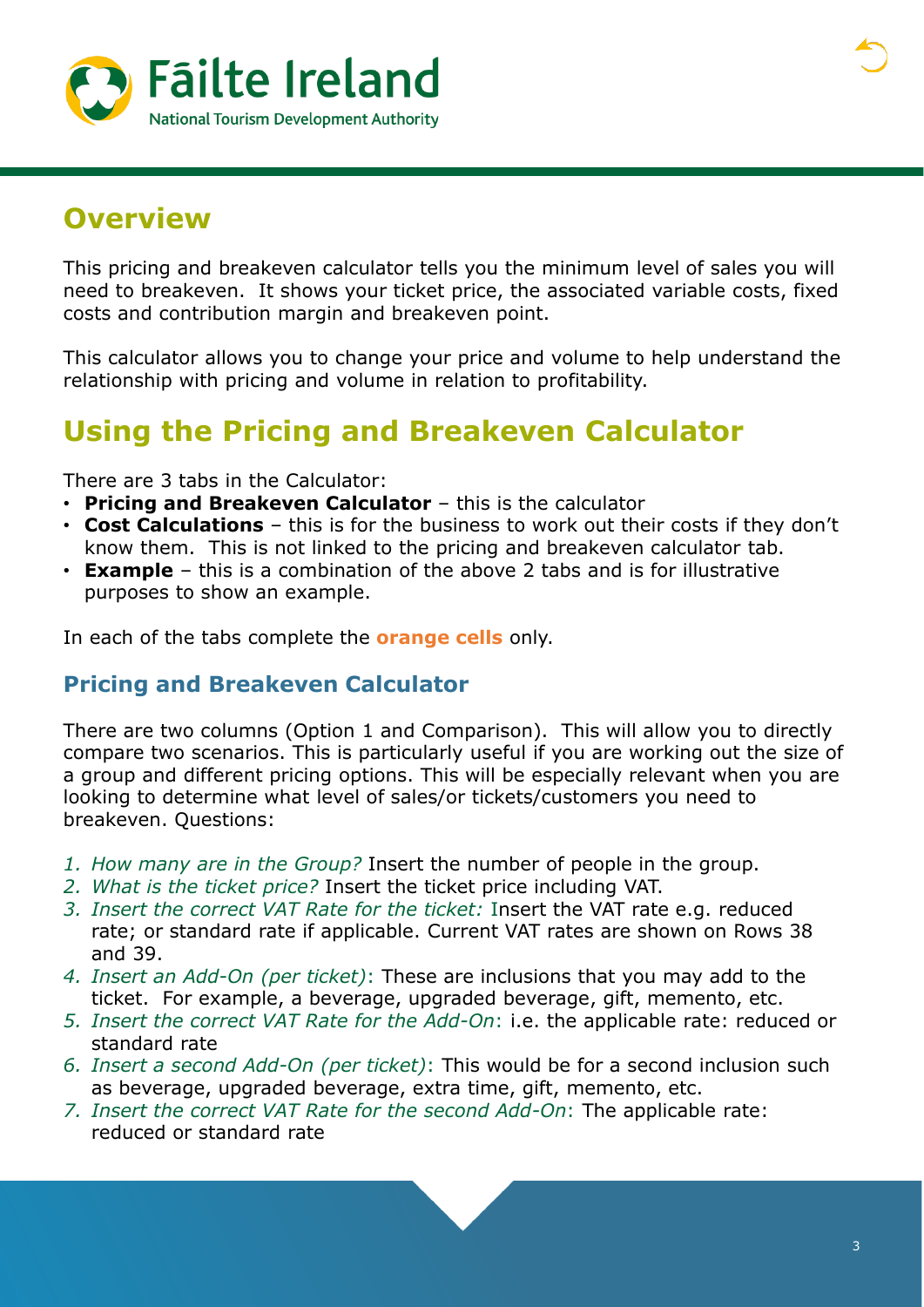



#### **Pricing and Breakeven Calculator, continued.**

- *8. Insert the total Variable Costs per ticket*: These are the direct costs associated with the ticket and the 'add-ons'. If you are unsure of these costs, you can calculate them using the *Cost Calculations* tab. These costs will include the following:
	- Collateral (e.g. audio/book/map/leaflet),
	- Experience Inclusion (e.g. beverage, plant, gift, memento, upgraded beverage),
	- Other: there may be other direct costs with the sale of the ticket. These could include, for example, disposable gloves/flipflops/glasses,
	- Add-On direct costs: the cost of an inclusion, for example the cost of a cup of coffee or a plant.
- *9. Insert online transaction cost % (if applicable):* This is applicable only for online transaction costs, i.e. 3rd party / OTA site commission, website booking engine commission
- *10.What is your payroll cost for this group?* Insert the cost of your payroll for conducting this tour/group. If you are unsure, you can use the *Cost Calculations* tab to work this out. Be sure to include additional personnel/hours if the number of your group increases.
- *11.Insert Fixed Cost Contribution*: The fixed costs of the business are costs/overheads that do not change with a change in output. Rent, rates and insurance are three examples. Total Fixed Costs can be calculated in the *Cost Calculations* tab. Using this as a guide, determine the level of fixed costs to include in the calculation.

**Total Price and Net Price:** Cells C28 and E28 show the total price of the ticket inclusive of VAT. The net price (i.e. net of VAT) is shown in cells C29 and E29.

The following calculations are shown in rows 31 to 34:

**Contribution Margin %:** The contribution margin is the sales price (net) minus the variable costs. The remaining is what is left to cover fixed costs. This is shown as a percentage.

**Breakeven Sales:** This is the amount of sales the business has to achieve in order to breakeven. It is calculated by dividing the fixed costs by the contribution margin %. In this calculator we have included payroll costs as a fixed cost as we are not using a percentage of sales to calculate payroll.

**Breakeven Number of Tickets/Customers:** This is the number of tickets or customers (units), the business needs to sell to breakeven. It is calculated by dividing the fixed costs by the contribution margin (i.e. the net sales price less the variable costs).

**Net Profit/Loss:** This is the total revenue minus the total costs (fixed and variable).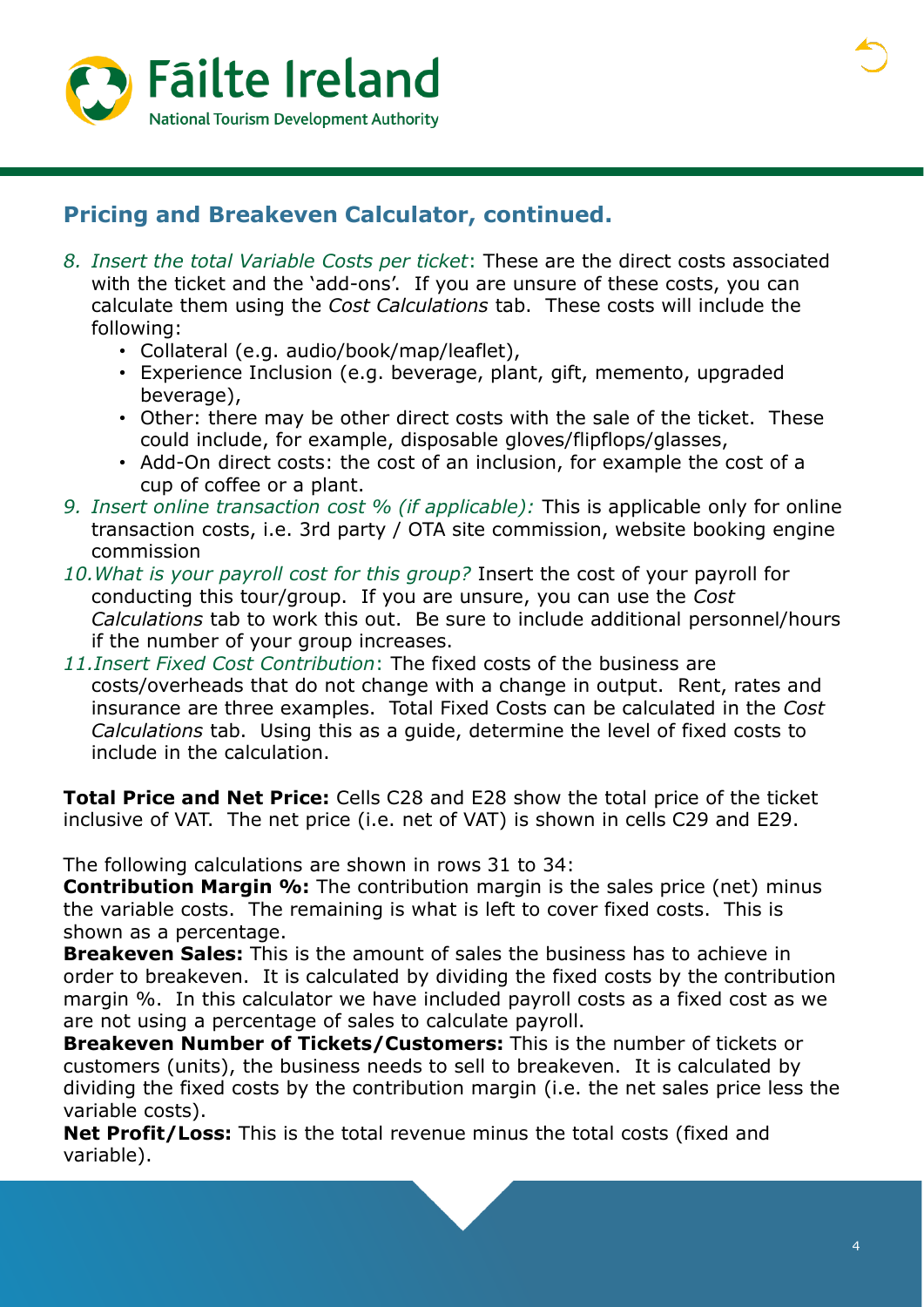

#### **Cost Calculations**

This tab is to be used to assist in calculating the variable and fixed costs. It looks at three cost categories: Payroll, Variable Costs and Fixed Costs.

Populate the **orange cells** only.

**Payroll Costs:** This allows you to calculate the payroll cost for a group/tour. There are two tables, which will allow you to show the staffing you will need for a regular size tour or a larger group where you may need additional staff. This is to be used for calculating the payroll costs directly associated with holding the tour/group. For example, tour guides, instructors or other staff. It does not include, for example, the general manager who would be present regardless of the tour.

Within this calculator, payroll costs are included as a calculated fixed amount and not as a percentage of sales. It is therefore important to determine the correct payroll costs per size of group.

Complete this exercise in columns C through I and rows 21 to 28.

To calculate your payroll costs you will need the following information:

- Number of hours required: this will be the number of hours per employee for the tour/experience.
- The rate per hour: the hourly rate for the employee.
- PRSI. At present, the PRSI Class A rates are 8.8% on weekly earnings up to €386 or 11.05% on earnings over €386 per week. See <https://www.gov.ie/en/publication/ffa563-prsi-class-a-rates/> for additional information.
- Holiday Pay/Annual Leave. Include a percentage for holiday entitlements.

**Variable Costs:** The variable costs are the direct costs associated with the sale of the ticket and include the following. They should be costed on a per ticket/person basis:

Complete this exercise in column C, rows 32 to 40.

- *Collateral*: This may include audio/book/leaflet/map that you would provide as part of the tour/experience.
- *Experience Inclusion*: This is a direct cost of the sale of the ticket. For example, a beverage (e.g. whiskey tasting), gift, plant, memento, pens, etc.
- *Other*: Other variable costs would include any other direct costs not included in the above. For example, if the business provided disposable gloves to each ticket holder/customer or disposable glasses for a 3D movie.
- *Any ticket Add-Ons/inclusions*: the cost of any ticket 'Add-On' should be included. For example if an Add-On is a cup of coffee and a slice of cake, the cost of this should be included as a variable cost (cost of goods sold).

**I**